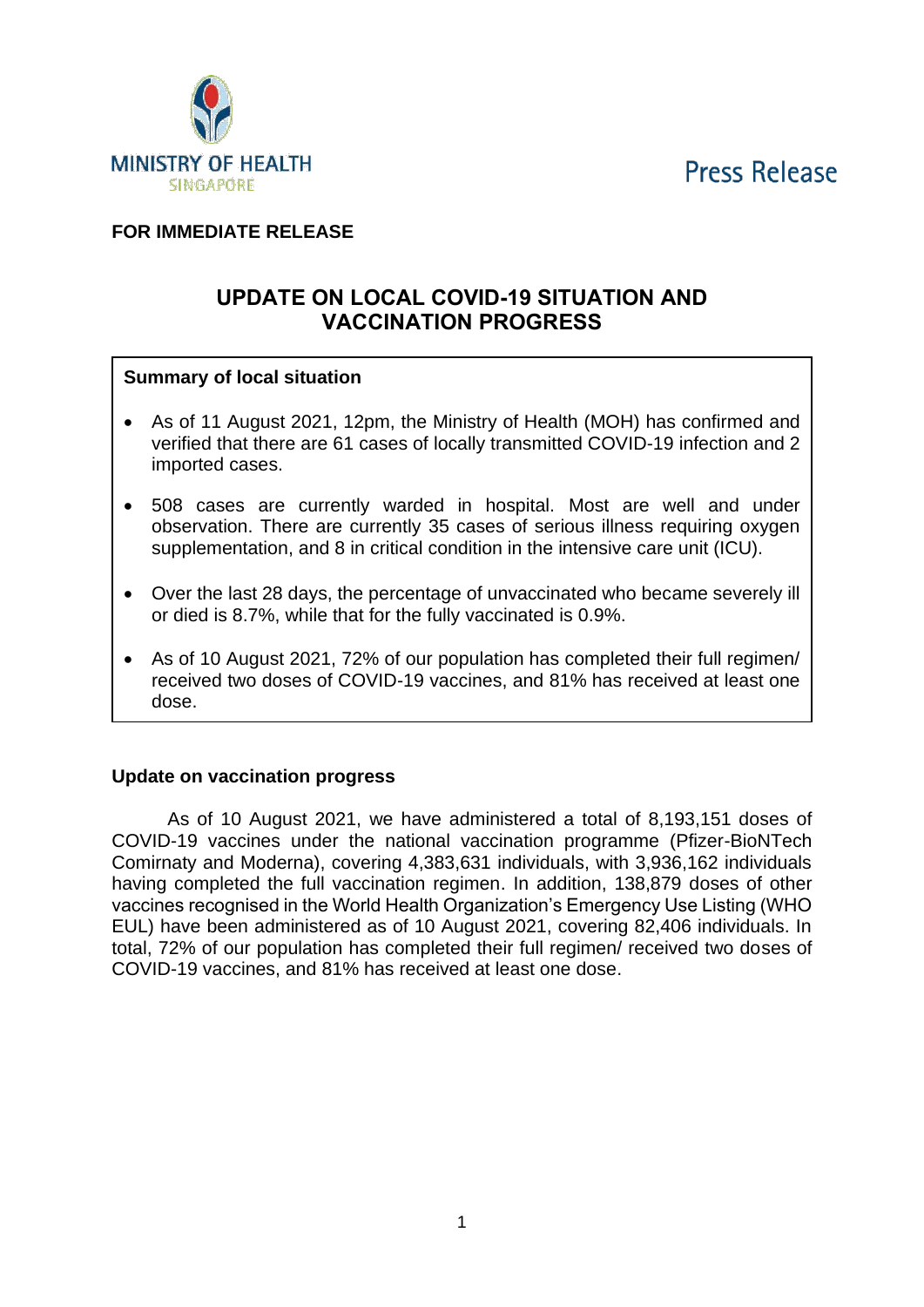

**Figure 1:** Percentage of Total Population who Received At Least First Dose<sup>1</sup> and Completed Full Regimen<sup>2</sup> of NVP and WHO EUL Vaccines<sup>3</sup>

**Figure 2:** Percentage of Vaccinated Individuals who Received At Least First Dose of NVP and WHO EUL Vaccines by Age Group



<sup>1</sup> Based on National Immunisation Registry data.

<sup>&</sup>lt;sup>2</sup> Full regimen refers to individuals who have received both doses of the vaccine or one dose for vaccinated recovered individuals.

<sup>&</sup>lt;sup>3</sup> Other vaccines recognised in the WHO EUL account for about 2% of the total population who received at least 1 dose and about 1% of total population who completed the full regimen.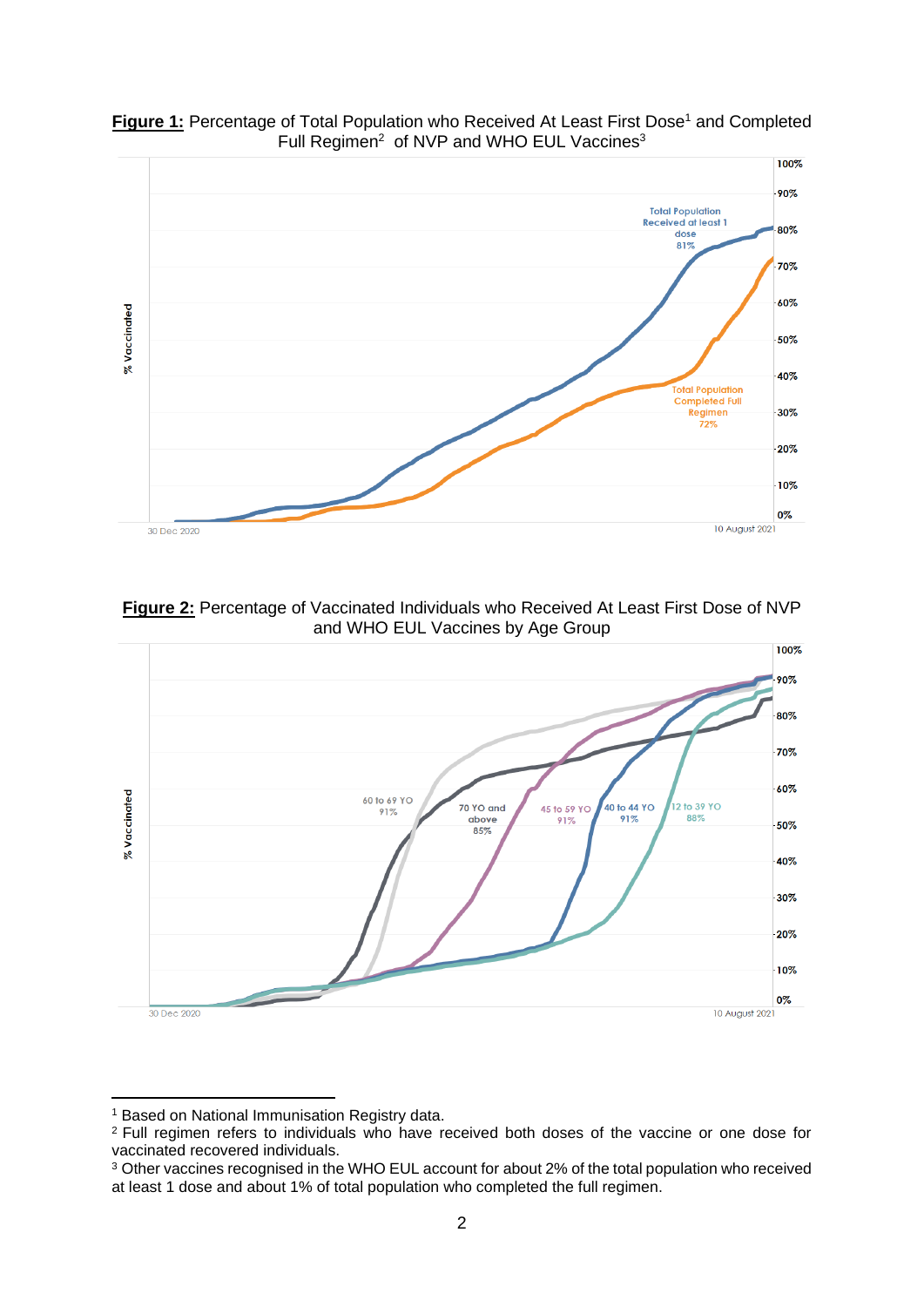

**Figure 3:** Percentage of Individuals who Completed Full Regimen of NVP and WHO EUL Vaccines by Age Group

**Figure 4:** Total number of doses administered



### **Condition of hospitalised cases**

2. 508 cases are currently warded in hospital. There are currently 35 cases of serious illness requiring oxygen supplementation, and 8 in critical condition in the ICU. 7 amongst these 43 cases are fully vaccinated. Of those who have fallen very ill, 36 are seniors above 60 years, of whom 29 are completely unvaccinated or partially vaccinated.

3. Case 66910, a 69 year-old male Singaporean, has passed away from complications due to COVID-19 infection on 11 August 2021. He had developed symptoms on 28 July, and was admitted to Tan Tock Seng Hospital on 29 July where he tested positive for COVID-19 infection. He had not been vaccinated against COVID-19, and had a history of stroke, diabetes mellitus, hypertension and hyperlipidaemia. In total, 43 have passed away from complications due to COVID-19 infection.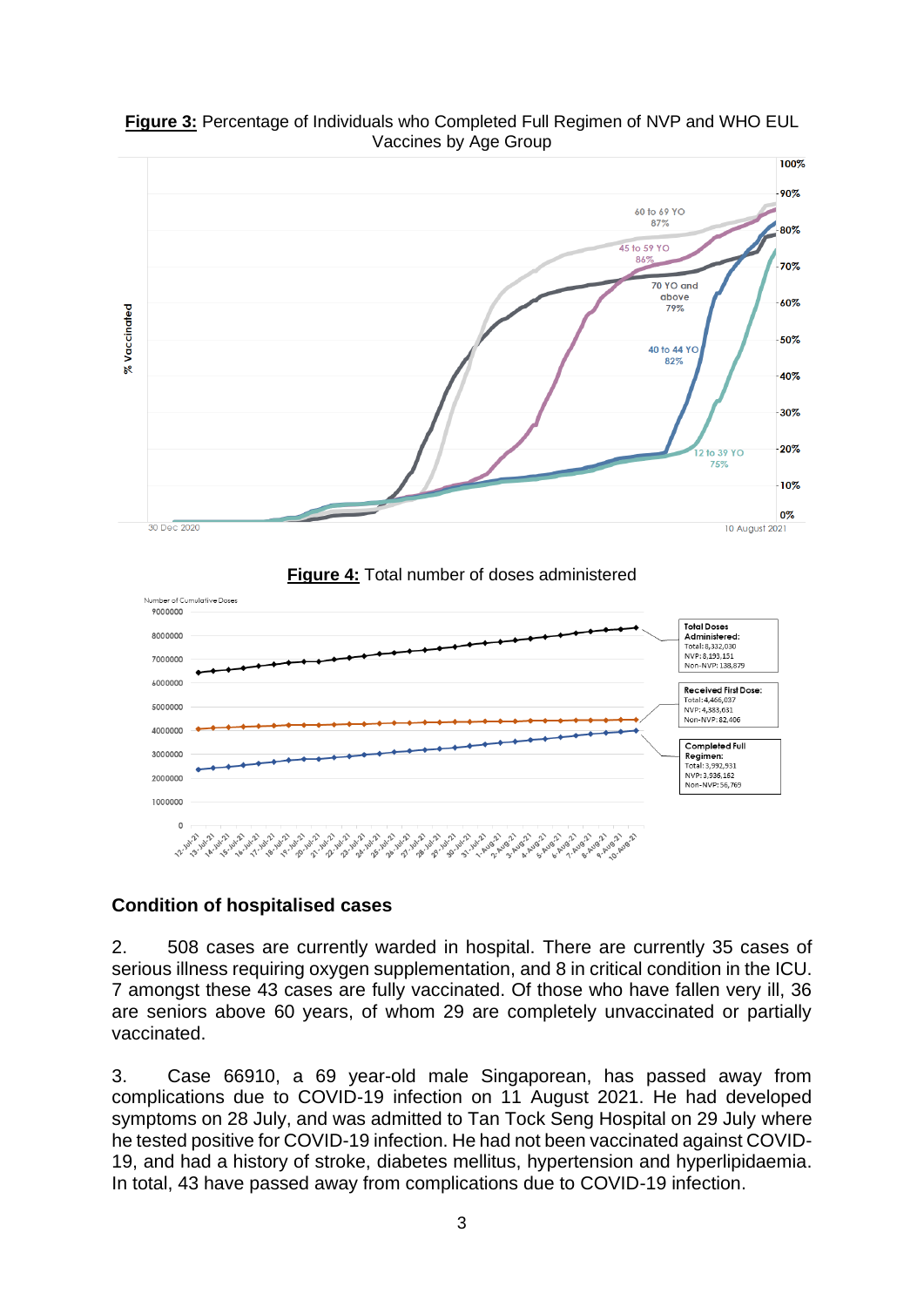

#### **Figure 5:** Number of Active Cases in ICU or Requiring Oxygen Supplementation

**Figure 6:** Deaths and Active Cases in ICU or Requiring Oxygen Supplementation, by Age Group



4. There is continuing evidence that almost all fully-vaccinated individuals do not suffer serious disease when infected, unless if they had underlying medical conditions that made them more susceptible. Over the last 28 days, the percentage of unvaccinated who became severely ill or died is 8.7%, while that for the fully vaccinated is 0.9%.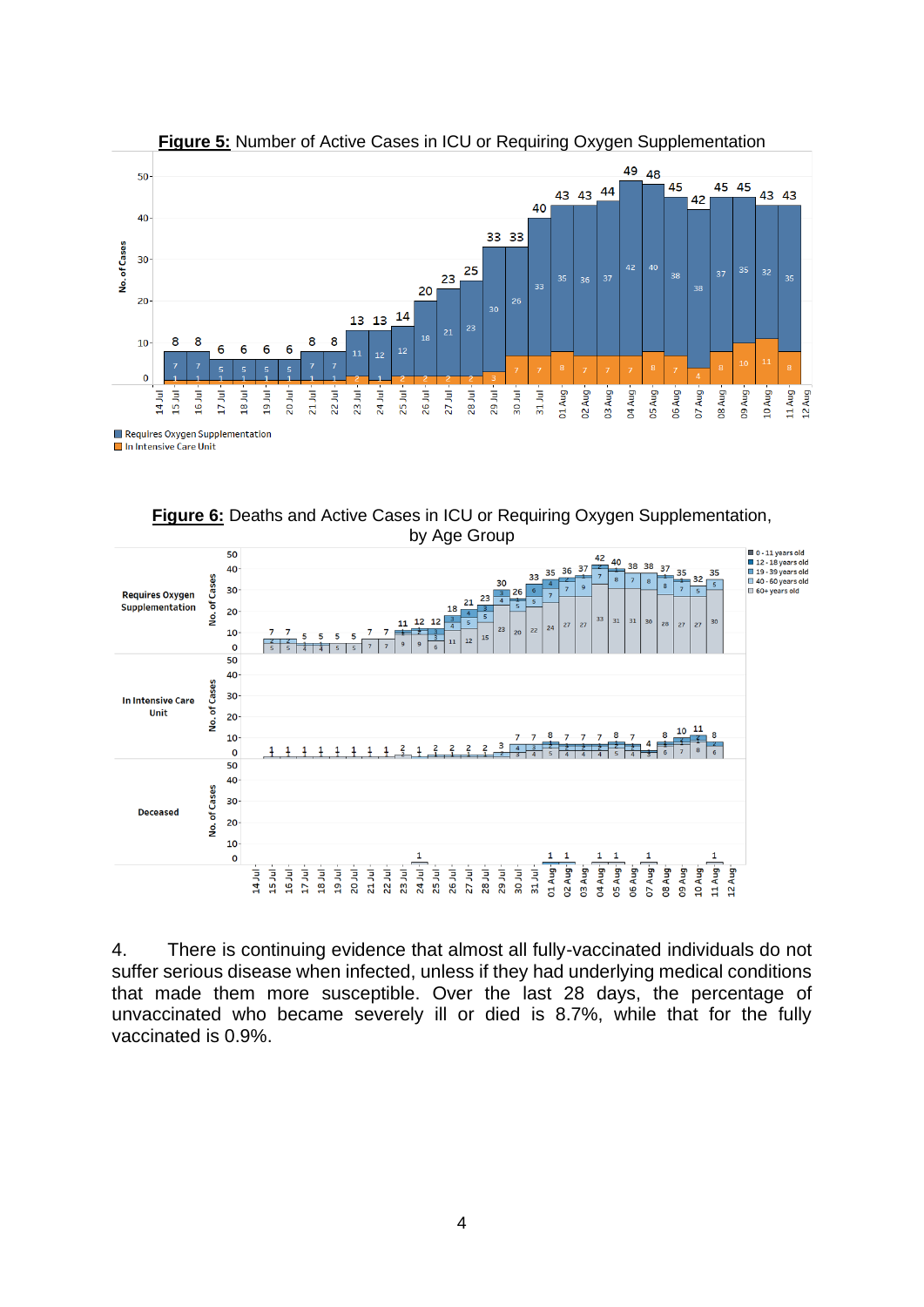

### **Figure 7:** Local Cases in the Last 28 Days by Vaccination Status & Severity of Condition<sup>4</sup>

**Figure 8:** Deaths and Active Cases in ICU or Requiring Oxygen Supplementation, by Vaccination Status



### **Locally transmitted COVID-19 cases**

5. There are 61 cases of locally transmitted COVID-19 infection today. 33 are linked to previous cases, and have already been placed on quarantine. 11 are linked to previous cases and were detected through surveillance. 17 are currently unlinked.

6. There are 2 imported cases, have already been placed on Stay-Home Notice (SHN) or isolated upon arrival in Singapore. In total, there are 63 new cases of COVID-19 infection in Singapore today.

<sup>4</sup> Fully vaccinated - more than 14 days after completing vaccination regimen (both doses of the vaccine or one dose for recovered individuals). Partially vaccinated – received 1 dose of 2-dose vaccine or COVID-positive within 14 days of completing vaccination regimen.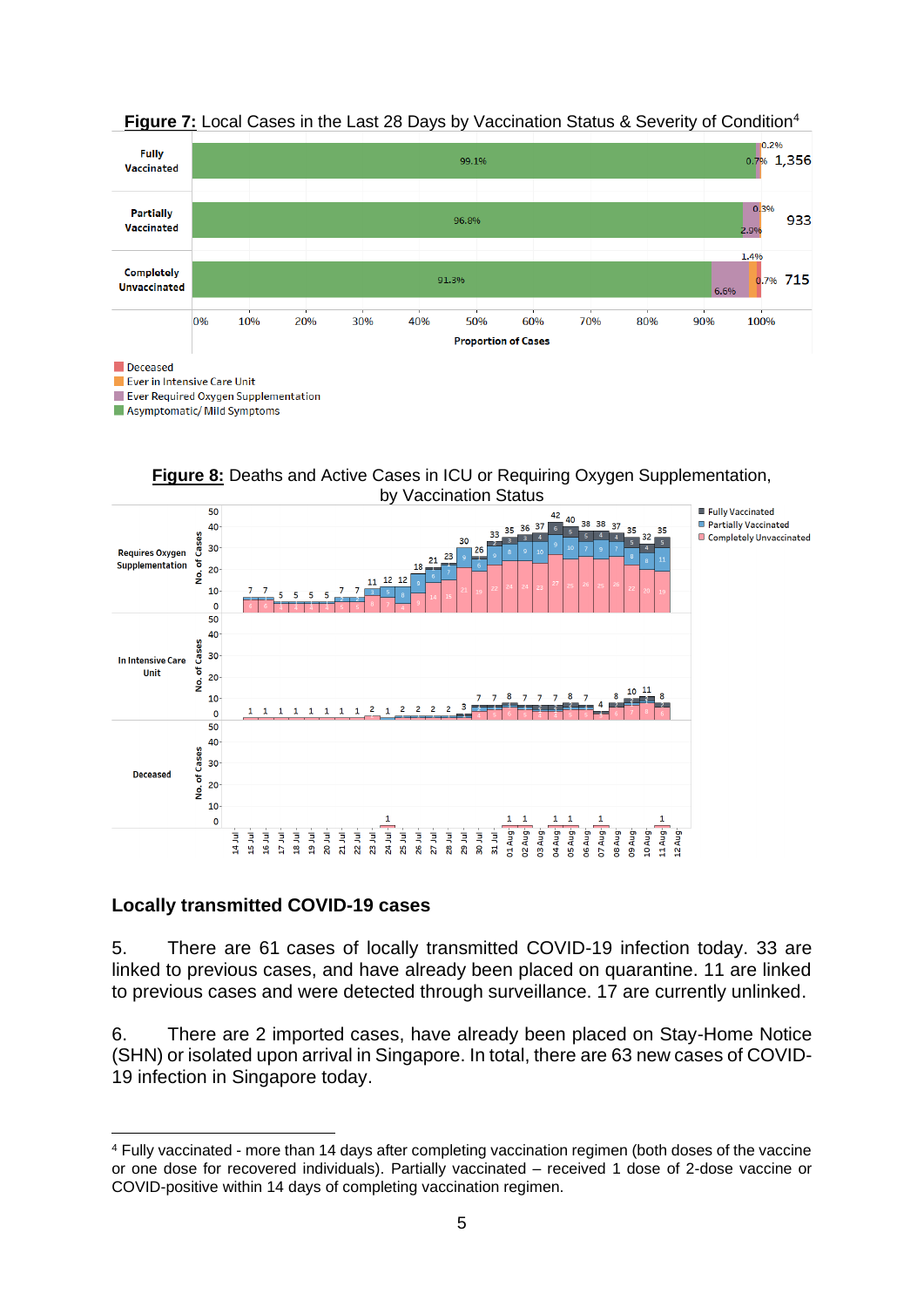

**Figure 9:** Number of Local Unlinked Cases and Linked Cases by Already Quarantined/ Detected through Surveillance<sup>5</sup>

**Summary of trends for local cases**

7. Overall, the number of new cases in the community has decreased from 758 cases in the week before to 448 cases in the past week. The number of unlinked cases in the community has also decreased from 227 cases in the week before to 129 cases in the past week. The 7-day moving average number of all linked community cases and all unlinked community cases are 45.6 and 18.4 respectively.



**Figure 10:** 7 Day Moving Average Number of Community Unlinked and Linked Cases<sup>5</sup>

5 Incorporates re-classifications of earlier reported cases.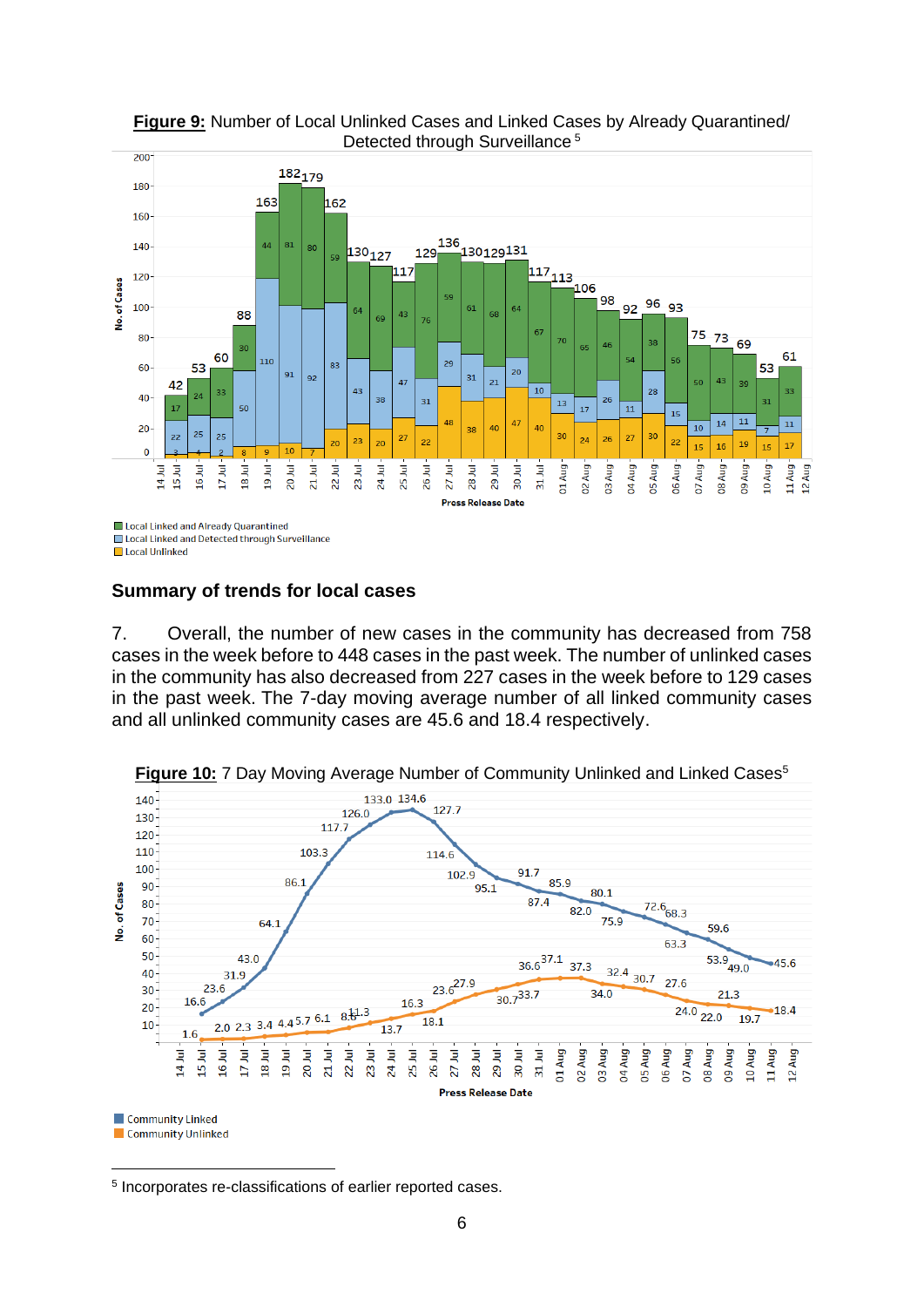

### **Summary of trends for imported cases**

8. There are a total of 2 imported cases today, who have already been placed on Stay-Home Notice (SHN) or isolated upon arrival in Singapore. Both were detected upon arrival in Singapore.



**Figure 12:** Number of Imported Cases by Detected Upon Arrival/ Detected during SHN or Isolation

Detected during SHN or Isolation

### **Active clusters under monitoring**

9. There are 3 new clusters today. There are currently 118 active clusters, ranging between 3 and 1,151 infections.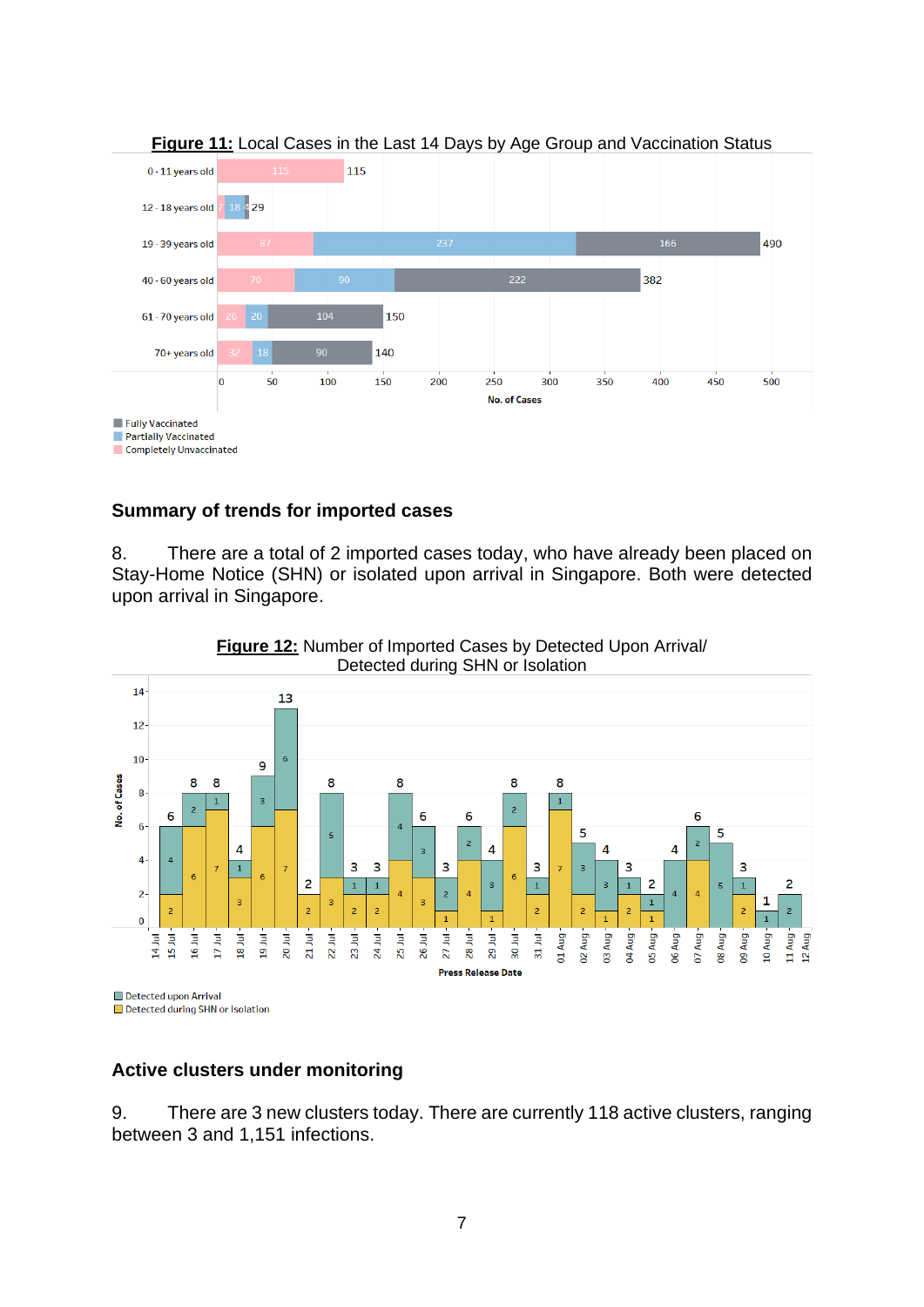

| <b>Cluster</b>                                                      | <b>New Cases</b> | Total <sup>6</sup> |
|---------------------------------------------------------------------|------------------|--------------------|
| Case 66838 (new cluster)                                            | 1                | 3                  |
| Case 67982 (new cluster)                                            | 5                | 6                  |
| Superland Pre-School (Kreta Ayer Community Centre)<br>(new cluster) | 3                | 4                  |
| NKF Dialysis Centre (Sakyadhita)                                    | 1                | 5                  |
| Jurong Fishery Port/ Hong Lim Market & Food Centre*                 | $\overline{2}$   | 1,151              |
| Case 66567                                                          | $\overline{2}$   | 32                 |
| <b>Westlite Juniper Dormitory</b>                                   | 8                | 47                 |
| Sin Ming 23 Coffee Shop                                             | 1                | 8                  |
| Case 67343                                                          | $\overline{0}$   | 40                 |
| Samy's Curry Restaurant                                             | $\overline{0}$   | 61                 |
| <b>Punggol Primary School</b>                                       | 0                | 17                 |
| Marina Bay Sands Casino                                             | $\Omega$         | 65                 |
| Elsie's Kitchen                                                     | 0                | 6                  |
| Jem                                                                 | $\overline{0}$   | 6                  |
| <b>CHIJ Katong Convent</b>                                          | $\overline{0}$   | 11                 |
| Kian Hiap Construction                                              | 0                | 15                 |
| Case 66449                                                          | 0                | 21                 |
| Case 67704                                                          | 0                | 4                  |
| <b>Chee Song Frozen Foods</b>                                       | $\overline{0}$   | $\overline{7}$     |
| Case 67651                                                          | 0                | 8                  |
| Case 67283                                                          | 0                | 12                 |
| Case 66244                                                          | 0                | 8                  |
| Case 67425                                                          | $\overline{0}$   | 5                  |
| Home's Favourite Pte Ltd                                            | $\overline{0}$   | 16                 |
| Case 67738                                                          | 0                | 3                  |

|  |  |  |  |  |  | <b>Figure 14: List of Active Clusters</b> |
|--|--|--|--|--|--|-------------------------------------------|
|--|--|--|--|--|--|-------------------------------------------|

6 Includes new cases added today.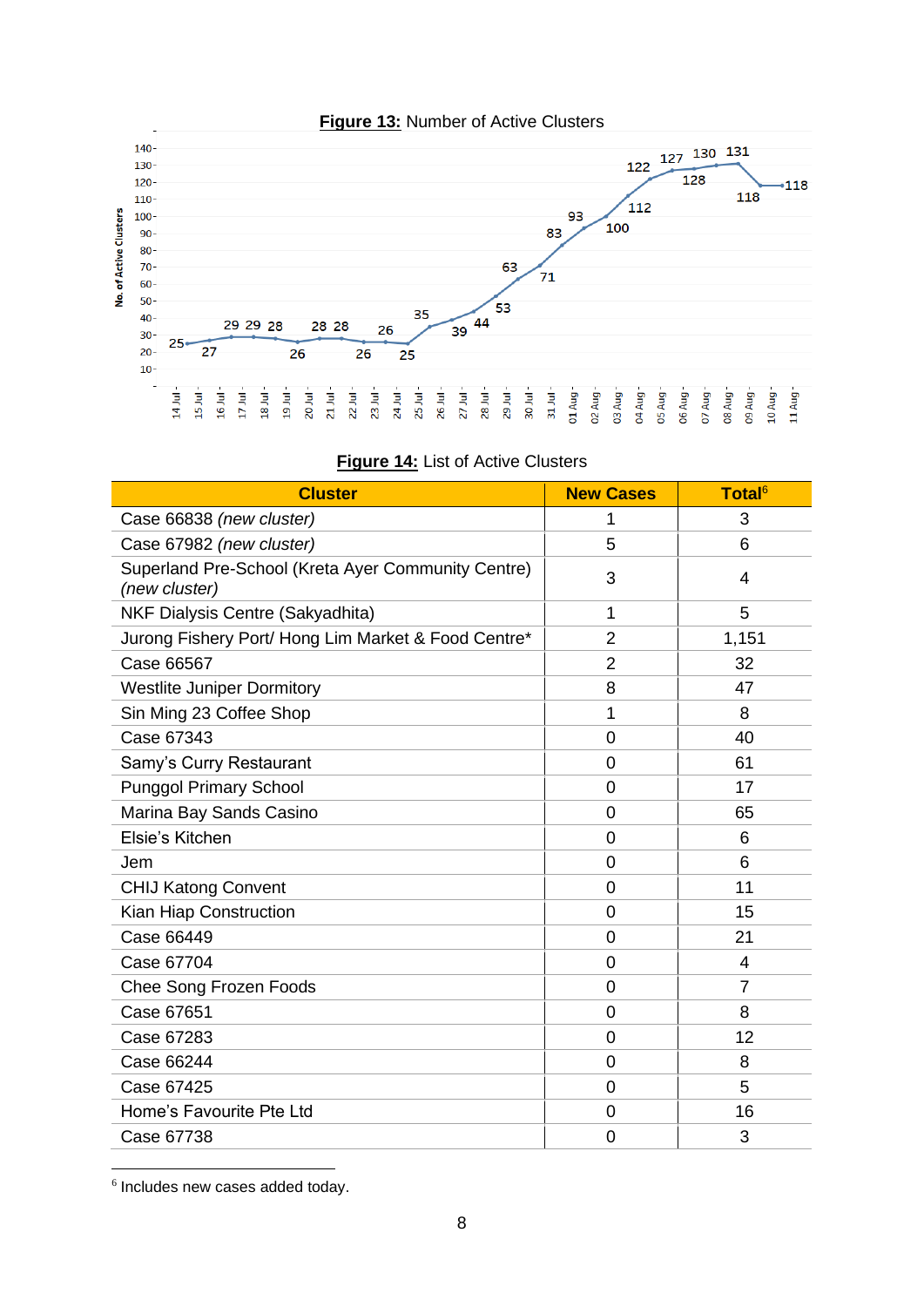| <b>Cluster</b>                              | <b>New Cases</b> | Total <sup>6</sup> |
|---------------------------------------------|------------------|--------------------|
| North Bridge Road Market & Food Centre      | 0                | 13                 |
| Nimble/Knead                                | $\mathbf 0$      | $\overline{7}$     |
| Case 66542                                  | $\overline{0}$   | 4                  |
| Case 67436                                  | 0                | $\overline{7}$     |
| Case 65882                                  | $\overline{0}$   | 5                  |
| Case 67582                                  | 0                | 9                  |
| Changi General Hospital                     | 0                | 4                  |
| Case 66764                                  | $\overline{0}$   | 4                  |
| Case 66804                                  | 0                | 6                  |
| Case 66844                                  | $\overline{0}$   | 9                  |
| Case 67278                                  | $\mathbf 0$      | 5                  |
| Case 67276                                  | $\mathbf 0$      | $\overline{7}$     |
| Case 67476                                  | 0                | 6                  |
| Case 66998                                  | $\mathbf 0$      | $\overline{4}$     |
| Case 65687                                  | $\mathbf 0$      | 3                  |
| Case 66996                                  | 0                | 3                  |
| Case 67143                                  | $\overline{0}$   | 3                  |
| Case 67161                                  | $\overline{0}$   | 3                  |
| Case 67388                                  | $\overline{0}$   | 3                  |
| Case 67471                                  | $\overline{0}$   | 5                  |
| Case 67534                                  | $\overline{0}$   | $\overline{4}$     |
| <b>Westlite Mandai Dormitory</b>            | $\overline{0}$   | 10                 |
| Case 67041                                  | $\mathbf 0$      | 6                  |
| Case 67051                                  | $\mathbf 0$      | 5                  |
| Zuellig Pharma                              | 0                | 8                  |
| Case 66707                                  | 0                | 5                  |
| Case 66766                                  | $\mathbf 0$      | 3                  |
| Case 66922                                  | 0                | 3                  |
| Case 67014                                  | $\mathbf 0$      | 3                  |
| Case 67069                                  | $\mathbf 0$      | 3                  |
| Case 67236                                  | 0                | 3                  |
| Case 66774                                  | $\mathbf 0$      | $\overline{7}$     |
| Case 67048                                  | $\mathbf 0$      | 8                  |
| Case 65999                                  | $\mathbf 0$      | 5                  |
| <b>Institution S2 Selarang Park Complex</b> | $\mathbf 0$      | 8                  |
| KTV lounges/clubs                           | $\mathbf 0$      | 252                |
| Case 65972                                  | $\mathbf 0$      | 4                  |
| Case 66940                                  | 0                | 4                  |
| Case 67017                                  | $\mathbf 0$      | 3                  |
| Case 67078                                  | 0                | 3                  |
| Case 67227                                  | 0                | 3                  |
| Seng Leong Steel (Ent) Pte Ltd              | $\pmb{0}$        | 5                  |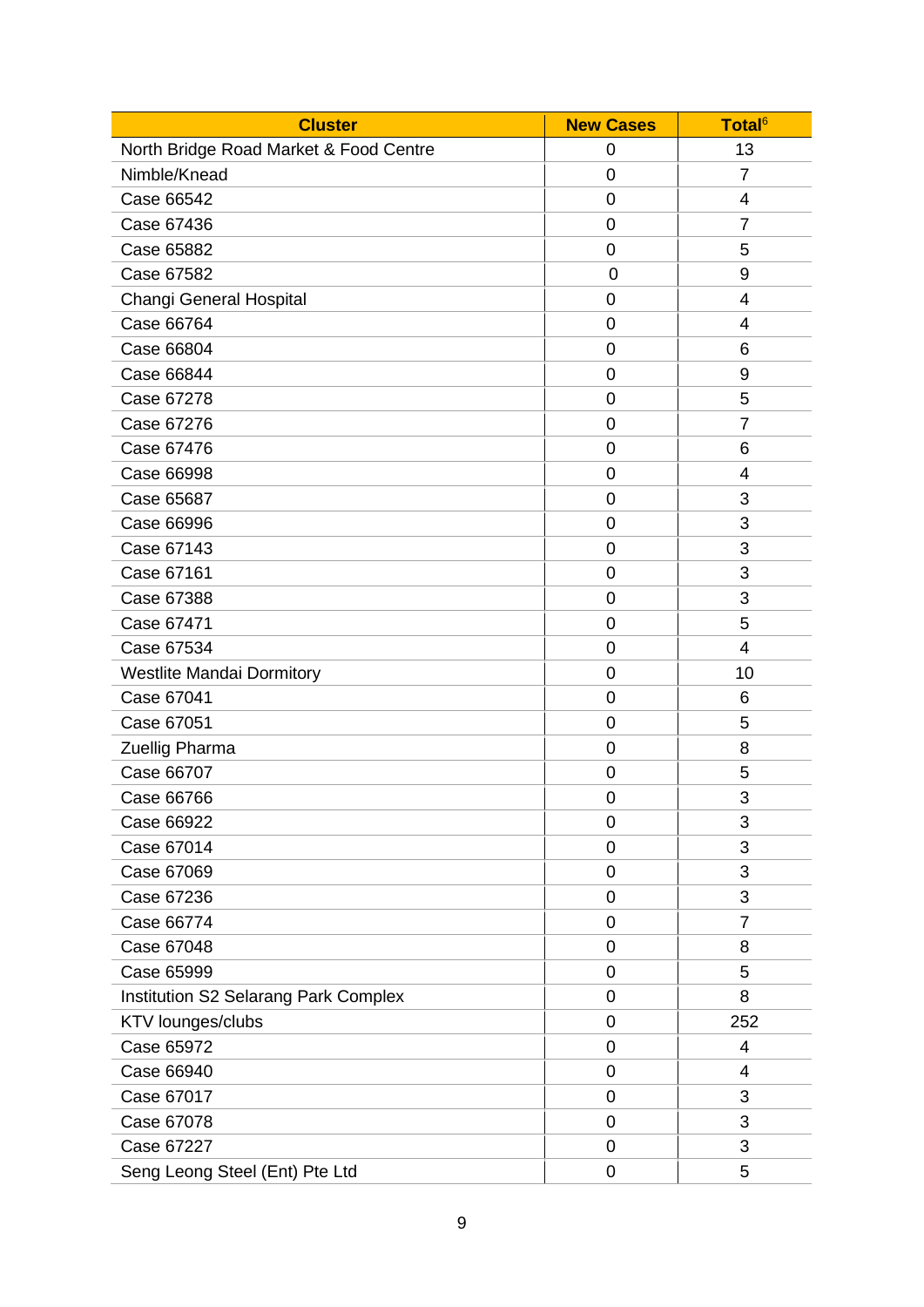| <b>Cluster</b>                   | <b>New Cases</b> | Total <sup>6</sup> |
|----------------------------------|------------------|--------------------|
| Case 66754                       | 0                | 5                  |
| Case 67085                       | $\mathbf 0$      | 4                  |
| Case 67204                       | 0                | 3                  |
| Case 67297                       | 0                | 3                  |
| Case 65952                       | $\mathbf 0$      | 5                  |
| Case 66929                       | $\mathbf 0$      | 5                  |
| Case 66868                       | 0                | 3                  |
| <b>Case 66888</b>                | $\mathbf 0$      | 3                  |
| Case 66913                       | $\mathbf 0$      | 3                  |
| Case 67004                       | 0                | 4                  |
| <b>Yishun Community Hospital</b> | $\mathbf 0$      | 4                  |
| Case 66391                       | 0                | 3                  |
| Case 66713                       | $\mathbf 0$      | 3                  |
| Case 66784                       | $\mathbf 0$      | 4                  |
| Case 66807                       | 0                | 5                  |
| Case 66851                       | 0                | 5                  |
| Case 65751                       | $\mathbf 0$      | 8                  |
| Case 66623                       | $\mathbf 0$      | 3                  |
| Case 65793                       | 0                | 3                  |
| Case 66240                       | $\mathbf 0$      | 4                  |
| Case 66790                       | $\mathbf 0$      | 3                  |
| Case 66995                       | 0                | 3                  |
| Case 66473                       | $\mathbf 0$      | 4                  |
| Case 66464                       | 0                | $\overline{7}$     |
| Case 66370                       | 0                | 4                  |
| Case 64697                       | $\mathbf 0$      | 76                 |
| Case 66293                       | $\mathbf 0$      | 3                  |
| Case 66142                       | 0                | 3                  |
| Case 66450                       | 0                | 3                  |
| Case 66458                       | $\overline{0}$   | 4                  |
| Case 66482                       | 0                | 4                  |
| Case 66915                       | $\pmb{0}$        | 6                  |
| Case 66538                       | $\overline{0}$   | 4                  |
| Case 66517                       | 0                | 3                  |
| Case 66487                       | $\pmb{0}$        | 4                  |
| Case 66468                       | $\overline{0}$   | 3                  |
| Case 66462                       | 0                | 3                  |
| Case 66215                       | 0                | 4                  |
| Case 66106                       | $\mathbf 0$      | 3                  |
| Case 66377                       | $\mathbf 0$      | 5                  |
| Case 66435                       | 0                | 6                  |
| Case 65893                       | 0                | 6                  |